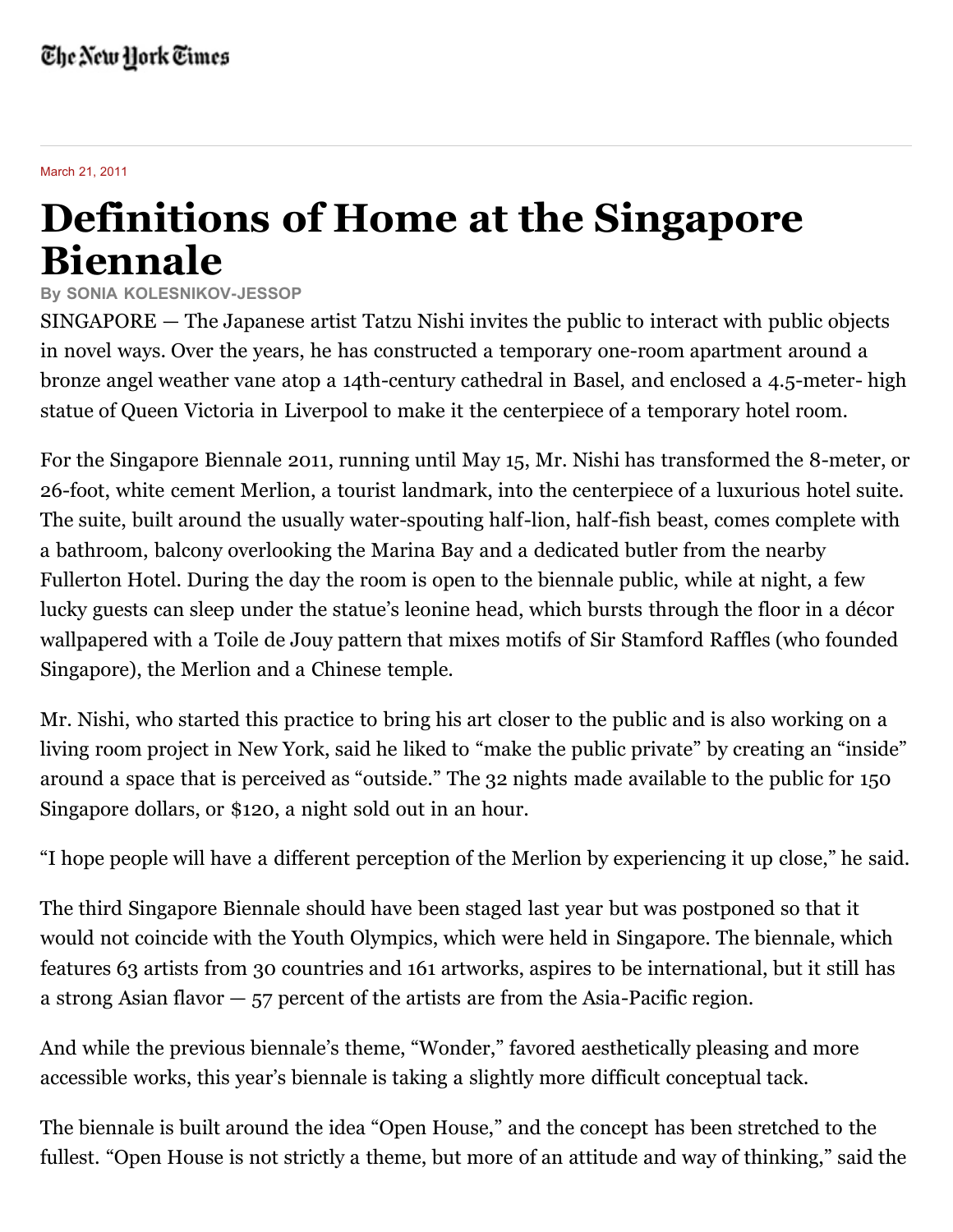biennale's artistic director, Matthew Ngui, an artist who believes the biennale should be a platform for experimentation. "It is not so much about identifying works that talk about space, but rather identifying artistic processes and practices, and the way they work in specific spaces and interact with them. That is why more than half of the artworks are newly commissioned or works that are premiered here for the first time."

He added that Singapore Biennale 2011 aimed to move away from big-picture themes that he felt tended to present artworks "about" something and instead throw the focus on the artistic practice and daily life influences.

One of the commissioned works is a new installation by the Thai artist Arin Rungjang, "Unequal Exchange / No Exchange Can Be Unequal." The artist has created a large living room that will continue to change using a system of exchange in which he invited Thai workers in Singapore to "re-furnish" the space by swapping a piece of furniture from their home with one of his initial pieces from [Ikea](http://topics.nytimes.com/top/news/business/companies/ikea/index.html?inline=nyt-org). The process is to be documented over 64 days with daily photographs added to the wall. Mr. Rungjang said he was interested in exploring social and economic mobility through this work.

In another commissioned piece, Compound, the Cambodian artist Sopheap Pich used bamboo and rattan to create a fictional city surrounded by bombs, alluding to his country's still recent violent history. "On the outside you can see progress in Cambodia, but when you consider what that progress brings, it's also a lot of destruction," Mr. Pich said.

"Secret Affair" is a food-related installation by the Malaysian artist Roslisham Ismail, aka ISE, who asked six Singaporean families to each fill up a refrigerator with 200 Singapore dollars worth of items. A video of the experiment hangs like a magnet on the top door of the each fridge.

"While each family had the same budget, the content of each fridge is different, reflecting for example, economic status and how big the family is. I really wanted to see and show how other people live," the artist said.

"Open House" is presented across five different spaces including the city-state's first civil airport terminal. The airport was closed in the 1960s and had been used until 2009 by the People's Association, a community group set up by the government to foster racial harmony.

"The experience in each venue is radically different and decidedly so because we wanted to amp the contrast to get a real full emotional range," said the biennale's co-curator, Russell Storer.

One of the most visually appealing works is an installation by the Vietnamese artist Tiffany Chung, who as a small child experienced firsthand the 1978 flooding of the Mekong River. She